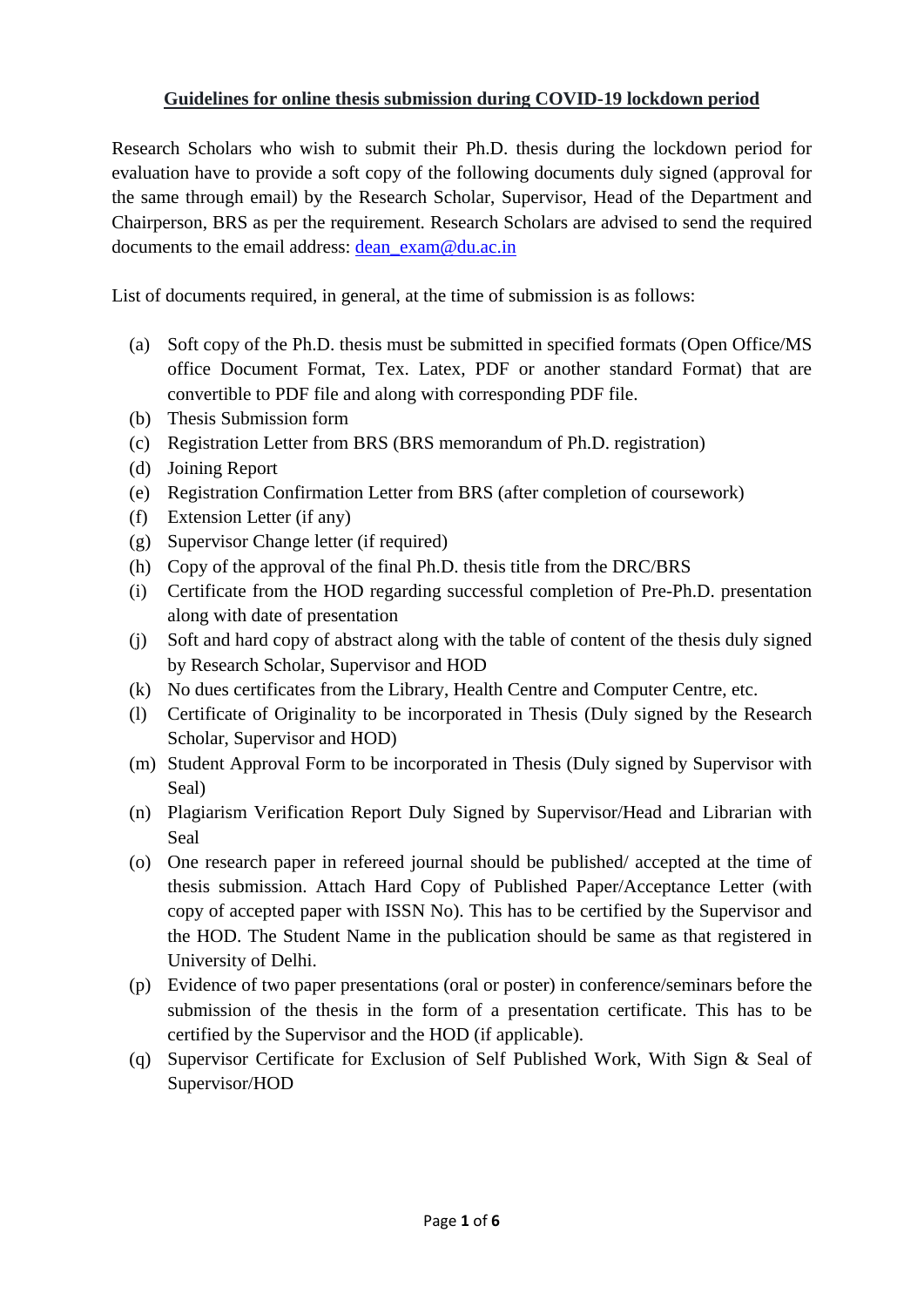# **Details regarding the processing of each required document during the lockdown period are as follows:**

(a) **Soft copy of the Ph.D. thesis must be submitted in specified formats (Open Office/MS office Document Format, Tex. Latex, PDF or another standard Format) that are convertible to PDF file and along with corresponding PDF file.** 

*The Supervisor must approve the soft copy of the Ph.D. thesis. The Research Scholar must take the Supervisor's approval through email and submit the copy of the email as a proof of approval along with the soft copy of the Ph.D. thesis (with the name Ph.D. thesis) as a separate document to the Examination Branch with the name "Supervisor's approval for soft copy of the Ph.D. thesis".*

#### (b) **Thesis Submission form**

*The Research Scholar has to complete the form and get the approval from the Supervisor, Head of the Department, and Chairperson, BRS. For this, the Research Scholar has to first take the Supervisor's approval through email by sending the scanned copy of the filled submission form. Secondly, the Research Scholar has to take the Head of the Department's approval for the same through email by forwarding the email received from the Supervisor as proof of approval along with a scanned copy of the filled submission form. Next, the Research Scholar has to take the approval from Chairperson, BRS for the same through email by forwarding the email received from the Head of the Department as proof of approval along with a scanned copy of the filled submission form. Finally, the Research Scholar has to submit the copy of emails received from Supervisor, Head of the Department, and Chair, BRS as proof of approval as a single file along with a scanned copy of the submission form to the Examination Branch with the name "Thesis submission form."*

### (c) **Registration Letter from BRS (BRS memorandum of Ph.D. registration)**

*The Research Scholar has to submit the scanned copy of the same to the Examination Branch with the name "Registration letter from BRS".* 

#### (d) **Joining Report**

*The Research Scholar has to submit the scanned copy of the same to the Examination Branch with the name "Joining report".* 

### (e) **Registration Confirmation Letter from BRS (after completion of coursework)**

*The Research Scholar has to submit the scanned copy of the same to the Examination Branch with the name "Registration confirmation letter from BRS".* 

### (f) **Extension Letter (if any)**

*The Research Scholar has to submit the scanned copy of the same, if any, to the Examination Branch with the name "Extension letter from BRS".*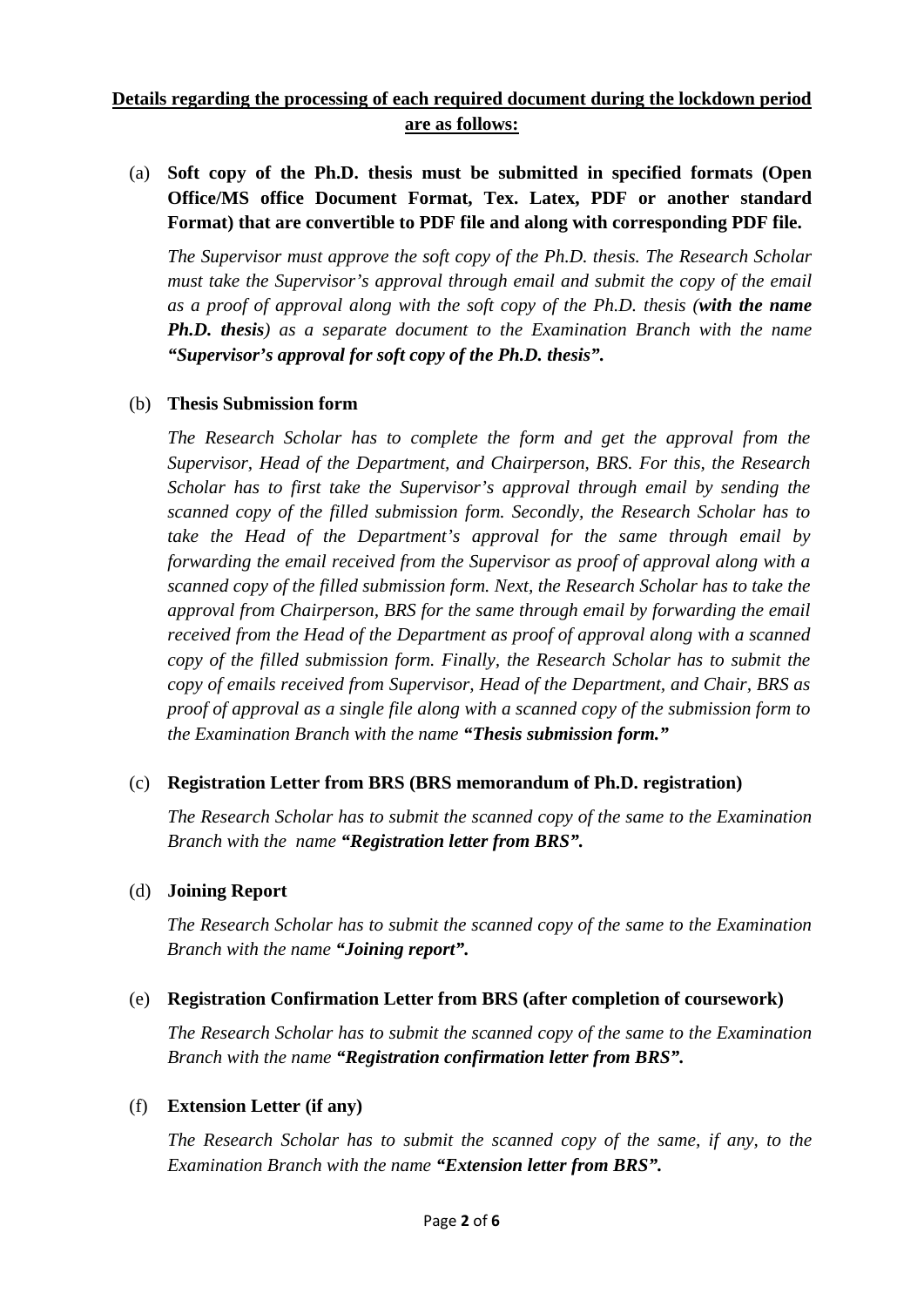*If the Research Scholar had applied and was given extension during the lockdown period, then the Research Scholar has to submit a copy of the email received from the Chairperson, BRS, for the approval of the extension to the Examination Branch with a name "Extension letter from BRS".* 

#### (g) **Supervisor Change letter (if required)**

*The Research Scholar has to submit the scanned copy of the letter received from Chairperson, BRS to the Examination Branch with the name "Supervisor change letter".*

### (h) **Copy of the approval of the final Ph.D. thesis title from the DRC/BRS.**

*The Research Scholar has to submit the scanned copy of the letter received from Chairperson, BRS to the Examination Branch with the name "Ph.D. thesis title approval from the DRC/BRS".*

*The Research Scholar who has given the Pre-Ph.D. presentation during the lockdown for Ph.D. thesis submission for evaluation has to submit the request for title approval (if not approved earlier) to the Head of the Department through Supervisor. For the purpose, the Research Scholar has to take the Supervisor's approval through email for the proposed Ph.D. title and forward the received email from the Supervisor along with the request letter for title approval to the Head of the Department from the Supervisor as approval through email. The Head of the Department (as Chairperson of the DRC) has to convene a meeting of DRC online or by circulation on a priority basis for recommending the title approval to the BRS. Based on the outcome of the meeting, the Head of the Department will send an email regarding the recommendation of the DRC for the title approval to the Chairperson, BRS, for the approval of the same. The Chairperson, BRS, has to convene a meeting of BRS online or by circulation on a priority basis for the title approval. The Chairperson, BRS, is required to issue the letter for the title approval through email to the Research Scholar, respective Supervisor & Co-supervisor (if any), Head of the Department and Dean, Examinations (dean\_exam@du.ac.in).* 

*In the above case, the Research Scholar has to submit a copy of the email received from Chairperson, BRS to the Examination Branch with the name "Ph.D. thesis title approval from the DRC/BRS".*

# (i) **Certificate from the HOD regarding successful completion of Pre-Ph.D. presentation along with date of presentation**

*The Research Scholar has to submit the scanned copy of the letter received from Head of the Department with the name "Pre-Ph.D. presentation certificate".*

*If the Research Scholar has requested for Pre-Ph.D.presentation during the lockdown for Ph.D. thesis submission for evaluation and given the same during the lockdown period, then the Research Scholar has to submit the copy of the email received from the Head of the Department for successful completion of Pre-Ph.D. presentation with the name "Pre-Ph.D. presentation certificate".*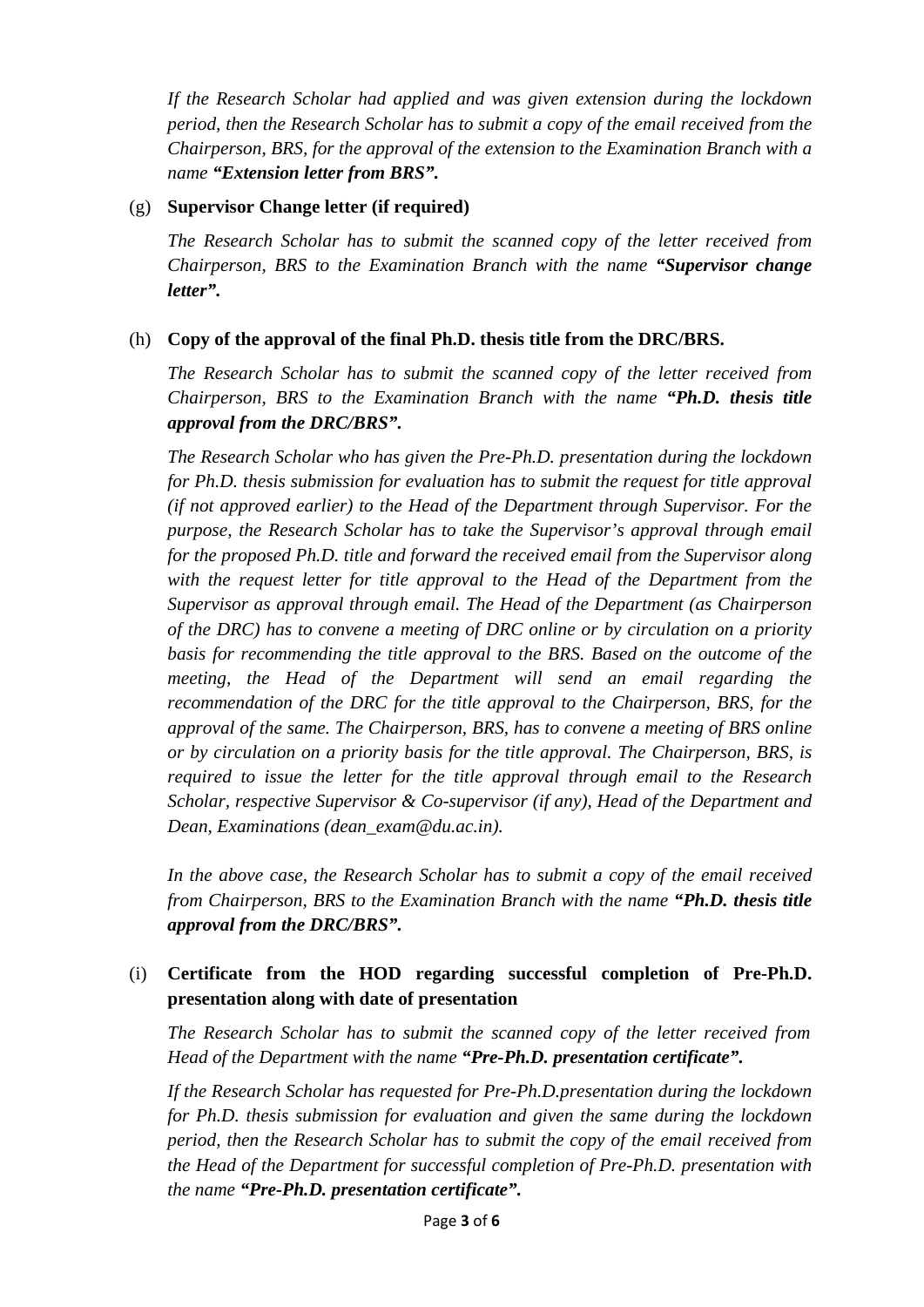## (j) **Soft and hard copy of abstract along with the table of content of the thesis duly signed by Research Scholar, Supervisor and HOD**

*The soft copy of the abstract, along with the table of content of the thesis, must be approved by the Research Scholar, Supervisor, and Head of the Department. For the purpose, the Research Scholar has to first take the Supervisor's approval through email by sending the soft copy of the abstract along with the table of content of the thesis. Secondly, the Research Scholar has to take the Head of the Department's approval for the same through email by forwarding the email received from the Supervisor as a proof of approval along with the soft copy of the abstract. Finally, the research scholar has to submit the soft copy of the abstract, along with the copy of emails received from Supervisor and Head of the Department as a single file as a proof of approval to the Examination Branch with the name "Abstract".*

### (k) **No dues certificates from the Library, Health Centre and Computer Centre, etc.**

*The Research Scholar has to take no dues certificate from the various units (such as Library, Health Centre, Computer Centre) of the University through email. For the purpose, the Research Scholar has to submit the request for no dues to the respective units through email. The Head of the respective unit is required to issue the certificate of no dues through email to the Research Scholar, Head of the Department, Chairperson, BRS, and Dean, Examinations (dean\_exam@du.ac.in).* 

*The Research Scholar has to submit a copy of the emails received from various units as proof for no dues as a single file with the name "No dues".* 

### (l) **Certificate of Originality to be incorporated in Thesis (Duly signed by the Research Scholar, Supervisor and HOD)**

*The Research Scholar has to get the Certificate of Originality duly signed by Supervisor and Head of the Department. For the purpose, the Research Scholar has to first take the Supervisor's approval through email by sending the soft copy of the Certificate of Originality. Secondly, the Research Scholar has to take the Head of the Department's approval for the same through email by forwarding the email received from the Supervisor as a proof of approval along with soft copy of the Certificate of Originality. Finally, the Research Scholar has to submit a copy of emails received from Supervisor and Head of the Department as proof of approval as a single file to the Examination Branch with the name "Certificate of originality".*

### (m) **Student Approval Form to be incorporated in Thesis (Duly signed by Supervisor with Seal)**

*The Research Scholar has to get the Student Approval Form duly signed by Supervisor. For the purpose, the Research Scholar first needs to take the Supervisor's approval through email by sending the scanned copy of the filled Student Approval Form. Secondly, the Research Scholar has to submit the copy of an email received from the Supervisor as proof of approval along with the scanned copy of the filled*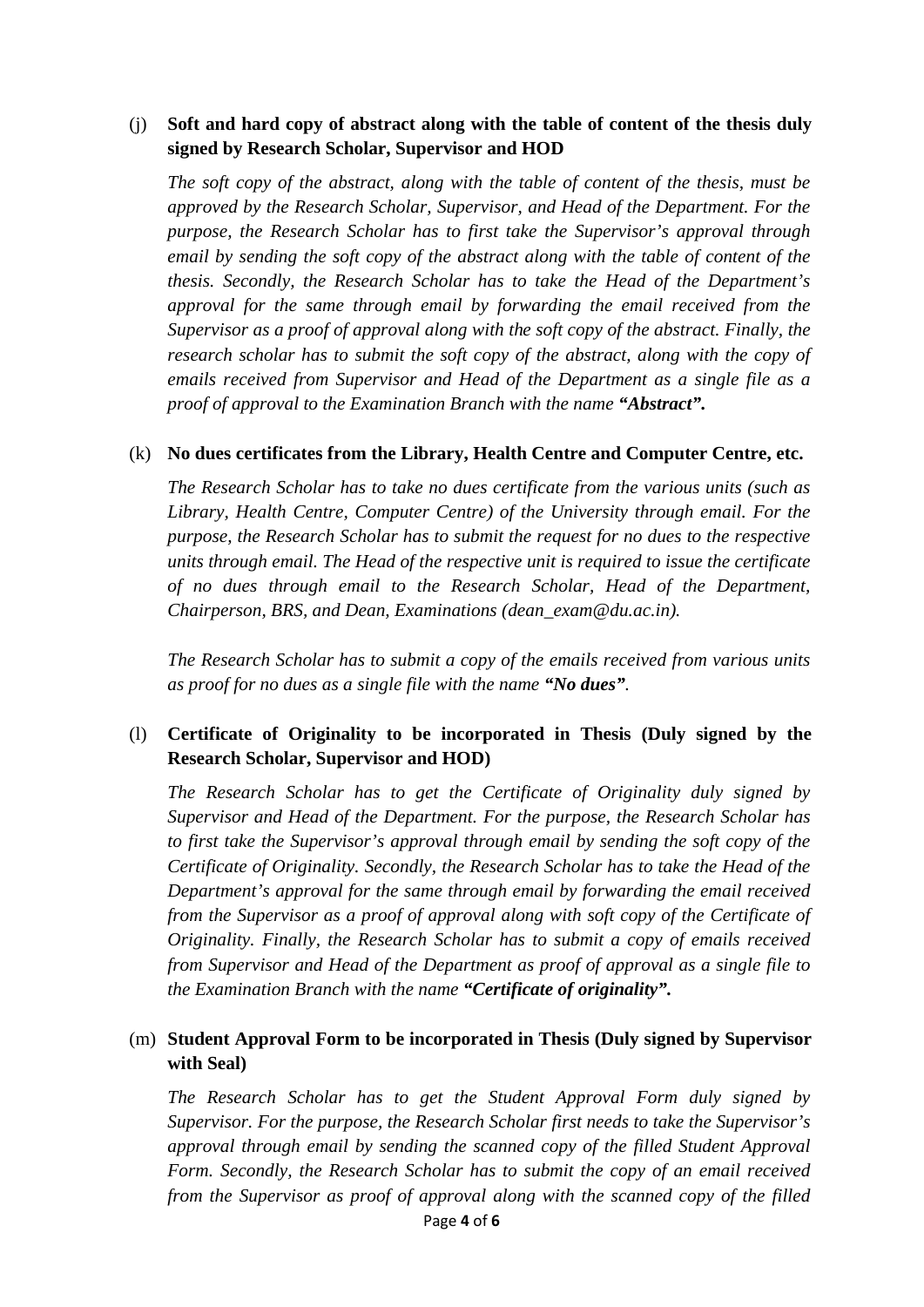*Student Approval Form as a single file to the Examination Branch with the name "Student approval form".*

## (n) **Plagiarism Verification Report Duly Signed by Supervisor/Head and Librarian with Seal**

*The Plagiarism Verification Report received from the Librarian through email has to further signed by the Supervisor and Head of the Department. For the purpose, the Research Scholar has to first take the Supervisor's approval through email by forwarding the email received from the Librarian for Plagiarism Verification Report. Secondly, the Research Scholar has to take the Head of the Department's approval for the same through email by forwarding the email received from the Supervisor as a proof of approval. Finally, the research scholar has to submit a copy of emails received from Supervisor and Head of the Department as proof of approval as a single file to the Examination Branch with the name "Plagiarism verification report".*

(o) **One research paper in refereed journal should be published/ accepted at the time of thesis submission. Attach Hard Copy of Published Paper/Acceptance Letter (with copy of accepted paper with ISSN No). This has to be certified by the Supervisor and the HOD. The Student Name in the publication should be same as that registered in University of Delhi.** 

*The Published Paper/Acceptance Letter has to be certified by the Supervisor and Head of the Department. For the purpose, the Research Scholar has to first take the Supervisor's approval through email by sending the soft copy/scanned copy of the published paper or letter of acceptance. Secondly, the Research Scholar has to take the Head of the Department's approval for the same through email by forwarding the email received from the Supervisor as a proof of approval along with soft copy/scanned copy of the published paper or letter of acceptance. Finally, the Research Scholar has to submit a copy of emails received from Supervisor and Head of the Department as proof of approval as a single file along with soft copy/scanned copy of the published paper or letter of acceptance to the Examination Branch with the name "Research paper".*

(p) **Evidence of two paper presentations (oral or poster) in conference/seminars before the submission of the thesis in the form of a presentation certificate. This has to be certified by the Supervisor and the HOD (if applicable).** 

*The certificates of two paper presentations have to be certified by the Supervisor and Head of the Department. For the purpose, the Research Scholar has to first take the Supervisor's approval through email by sending the soft copy/scanned copy of the certificates of two paper presentations. Secondly, the Research Scholar has to take the Head of the Department's approval for the same through email by forwarding the email received from the Supervisor as proof of approval along with soft copy/scanned copy of the certificates of two paper presentations. Finally, the Research Scholar has to submit a copy of emails received from Supervisor and Head of the Department as*